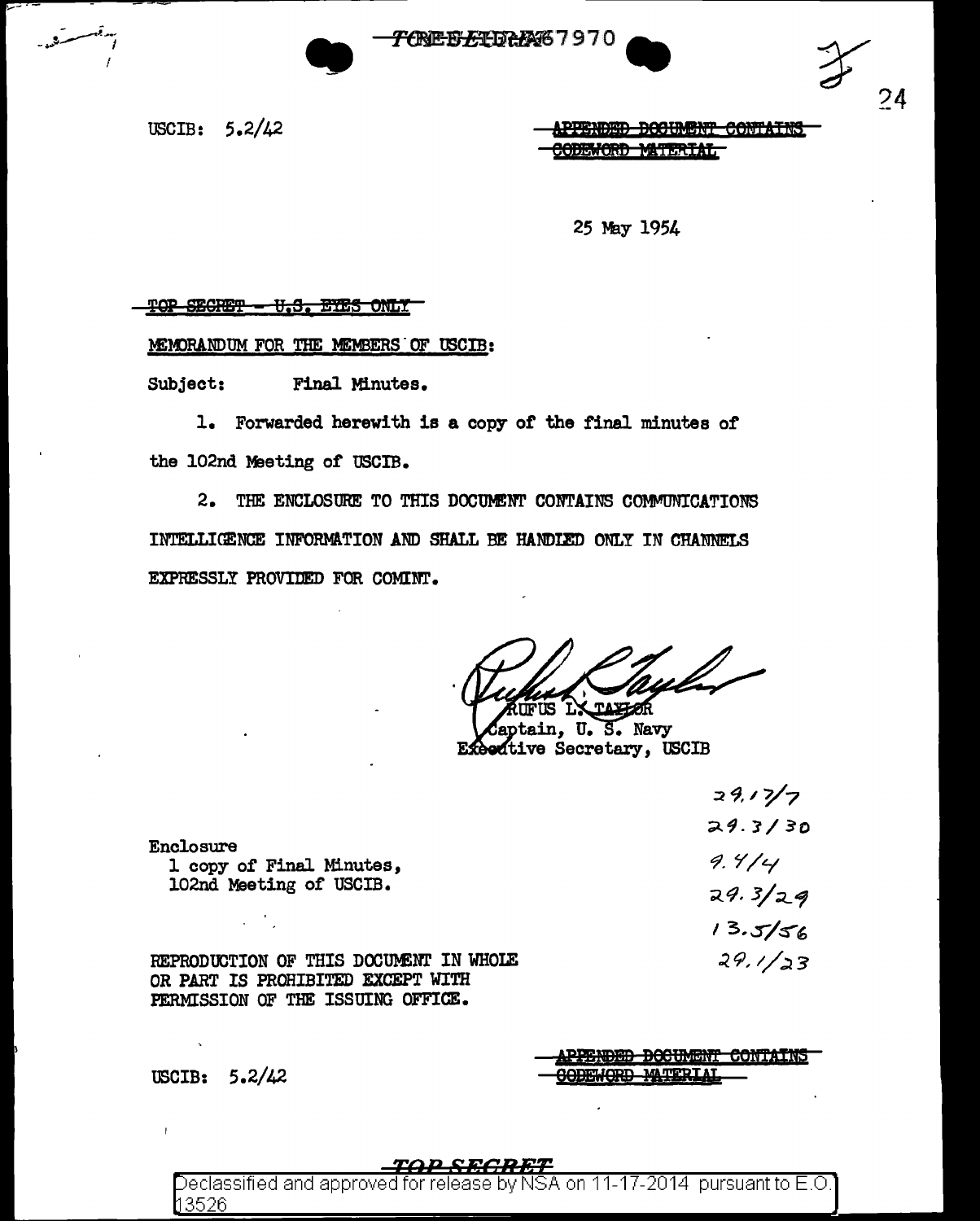

CONFIDENTIAL - U.S. EYES ONLY

### ONE HUNDRED SECOND MEETING

## OF THE

## UNITED STATES COMMUNICATIONS INTELLIGENCE BOARD

Lt. General C. P. Cabell, Acting Chairman

PRESENT:

..

| <b>DEFENSE:</b>             | General G. B. Erskine, USMC (Ret.)                                   |
|-----------------------------|----------------------------------------------------------------------|
| STATE:                      | Mr. W. P. Armstrong, Jr.                                             |
| NSA:                        | Lt. General R. J. Canine, USA                                        |
| <u>FBI:</u>                 | Mr. V. P. Keay<br>(for Mr. L. V. Boardman)                           |
| $CLA$ :                     | Mr. H. D. Sheldon                                                    |
| ARMY:                       | Major General A. G. Trudeau                                          |
| NAVY:                       | RADM C. F. Espe                                                      |
| AIR FORCE:                  | Brigadier General Millard Lewis<br>(for Major General J. A. Samford) |
| <b>EXECUTIVE SECRETARY:</b> | Captain R. L. Taylor, USN                                            |
| <b>SECRETARIAT:</b>         | Lt. Colonel H. C. Simmons, USAF<br>Mrs. D. O. Tucker                 |
|                             |                                                                      |

ALSO PRESENT :

| <b>DEFENSE:</b> | Mr. R. V. Zander                                                                                             |
|-----------------|--------------------------------------------------------------------------------------------------------------|
| <b>STATE:</b>   | Mr. R. F. Packard                                                                                            |
| <u>NSA:</u>     | Brigadier General J. B. Ackerman, USAF<br>Captain D. M. Agnew, USN<br>Mr. W. F. Friedman<br>Mr. P. J. Patton |

## CONFIDENTIAL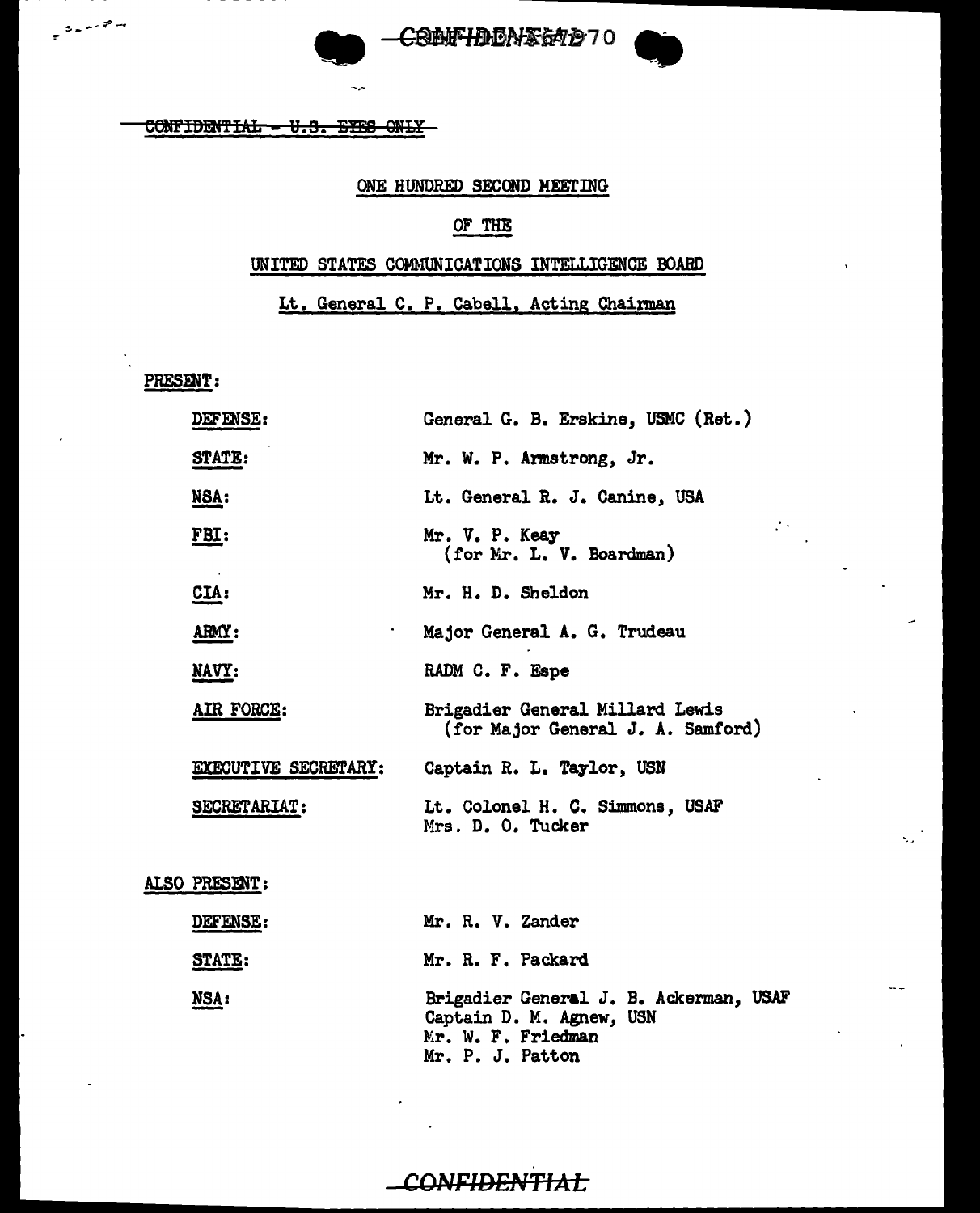#### CONFIDENTIAL -<del>U.S. ETES ONLY</del>

•.

| CIA:       | Mr. Robert Amory, Jr.<br>Mr. Ralph Clark<br>Mr. W. H. Wheeler                                                       |
|------------|---------------------------------------------------------------------------------------------------------------------|
|            |                                                                                                                     |
|            | Major General H. Reichelderfer<br>Brigadier General A. E. Kastner<br>Colonel J. P. Kaylor<br>Lt. Colonel G. C. Long |
| NAVY:      | Captain W. M. McCormick                                                                                             |
| AIR FORCE: | Colonel C. M. Townsend<br>Major H. J. Thompson                                                                      |

<del>COMNPENTX&</del>#970

**OGA** 

The One Hundred Second Meeting of the United States Communications Intelligence Board was held in the Projection Room, Administration Building, Central Intelligence Agency, at 1430, on Friday, 9 April 1954.

## CONFIDENTIAL-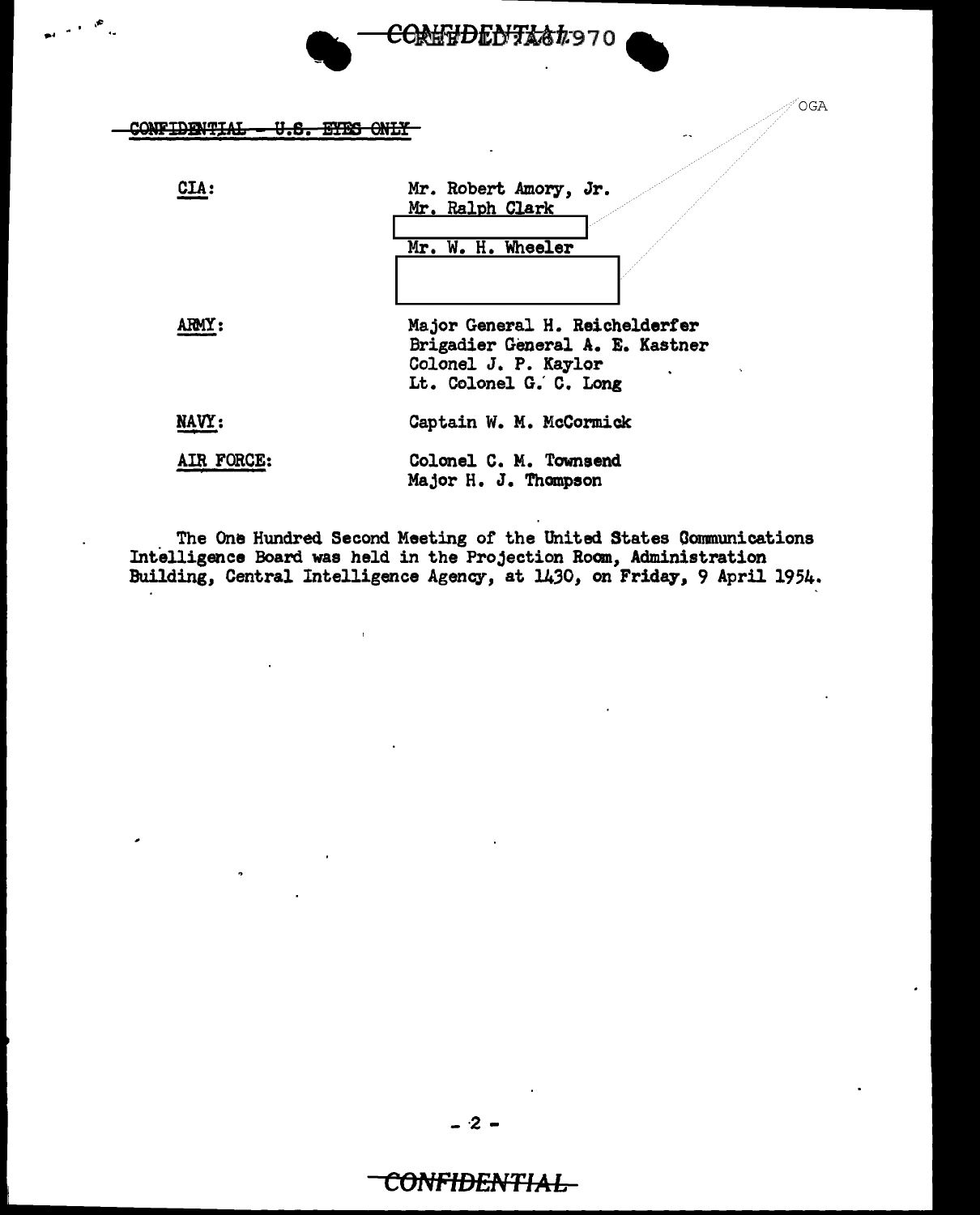

TOP SECRET FROTH - U.S. EYES ONLY

 $\sim$ 

 $\tau_{\rm w}$  . The  $\tau_{\rm w}$ 

۱.

 $\mathcal{A}$ 

## ONE HUNDRED SECOND MEETING

## OF THE

## UNITED STATES COMMUNICATIONS INTELLIGENCE BOARD

## CQRRECTION SHEET

| Page, Paragraph<br>of Final Copy                                |                                                                   | <b>TEXT (Tentative and Final)</b>                                                                                                                                                                                                                                                                                                                                                                                                                                                                                                                                                                                                                                                                                                                                                                                                                              |
|-----------------------------------------------------------------|-------------------------------------------------------------------|----------------------------------------------------------------------------------------------------------------------------------------------------------------------------------------------------------------------------------------------------------------------------------------------------------------------------------------------------------------------------------------------------------------------------------------------------------------------------------------------------------------------------------------------------------------------------------------------------------------------------------------------------------------------------------------------------------------------------------------------------------------------------------------------------------------------------------------------------------------|
| Page 4, Subpara c<br>under DECISION,<br>Line 3<br><u>Final:</u> | <u> Tentative:</u>                                                | " USCIB for an agenda and a delegation for "                                                                                                                                                                                                                                                                                                                                                                                                                                                                                                                                                                                                                                                                                                                                                                                                                   |
|                                                                 | " USCIR for an agenda, position papers, and a<br>delegation for " |                                                                                                                                                                                                                                                                                                                                                                                                                                                                                                                                                                                                                                                                                                                                                                                                                                                                |
| Page 6, Para 2                                                  | Final:                                                            | ("In order to clear up possible misunderstandings on<br>cryptoprinciples with regard to the discussions on<br>Circuit Mercury, Item 2 at the 102nd meeting, the<br>Director, NSA, has requested that the Executive<br>Secretary circulate the following statement:                                                                                                                                                                                                                                                                                                                                                                                                                                                                                                                                                                                             |
|                                                                 |                                                                   | 'In the discussions of Circuit Mercury, the<br>term "cryptoprinciple" was used in two different<br>ways and the distinctions between the two may not<br>have been made completely clear. In a broad sense,<br>there is the general cryptoprinciple of electri-<br>cally controlled stepping. Within the general<br>cryptoprinciple of electrically controlled step-<br>ping, there are specific applications of electri-<br>cally controlled stepping, and one of these is<br>the specific cryptoprinciple of Circuit Mercury.<br>The general cryptoprinciple, electrically con-<br>trolled stepping, is commercially known. The<br>specific cryptoprinciple of Circuit Mercury is,<br>as far as the Director, NSA, is aware, known,<br>only to the UK and US and is not incorporated<br>in commercially available cryptographic equip-<br>ments. $\mathbf{m}$ |
| Page 10, Para 3,<br>Line 5                                      | Tentative:                                                        | " to comment here in USCIB on a matter which<br>is still being considered by the JCS and on which<br>he has not yet been able to make comment owing to<br>the fact that he has had no formal reply from the<br>Secretary of Defense."                                                                                                                                                                                                                                                                                                                                                                                                                                                                                                                                                                                                                          |
|                                                                 | <b>Final:</b>                                                     | " to comment here in USCIB on a matter which,<br>to the best of his knowledge has not been re-<br>solved between the Office of the Secretary of<br>Defense and the Joint Chiefs of Staff."                                                                                                                                                                                                                                                                                                                                                                                                                                                                                                                                                                                                                                                                     |

TOP SECRET FRDTH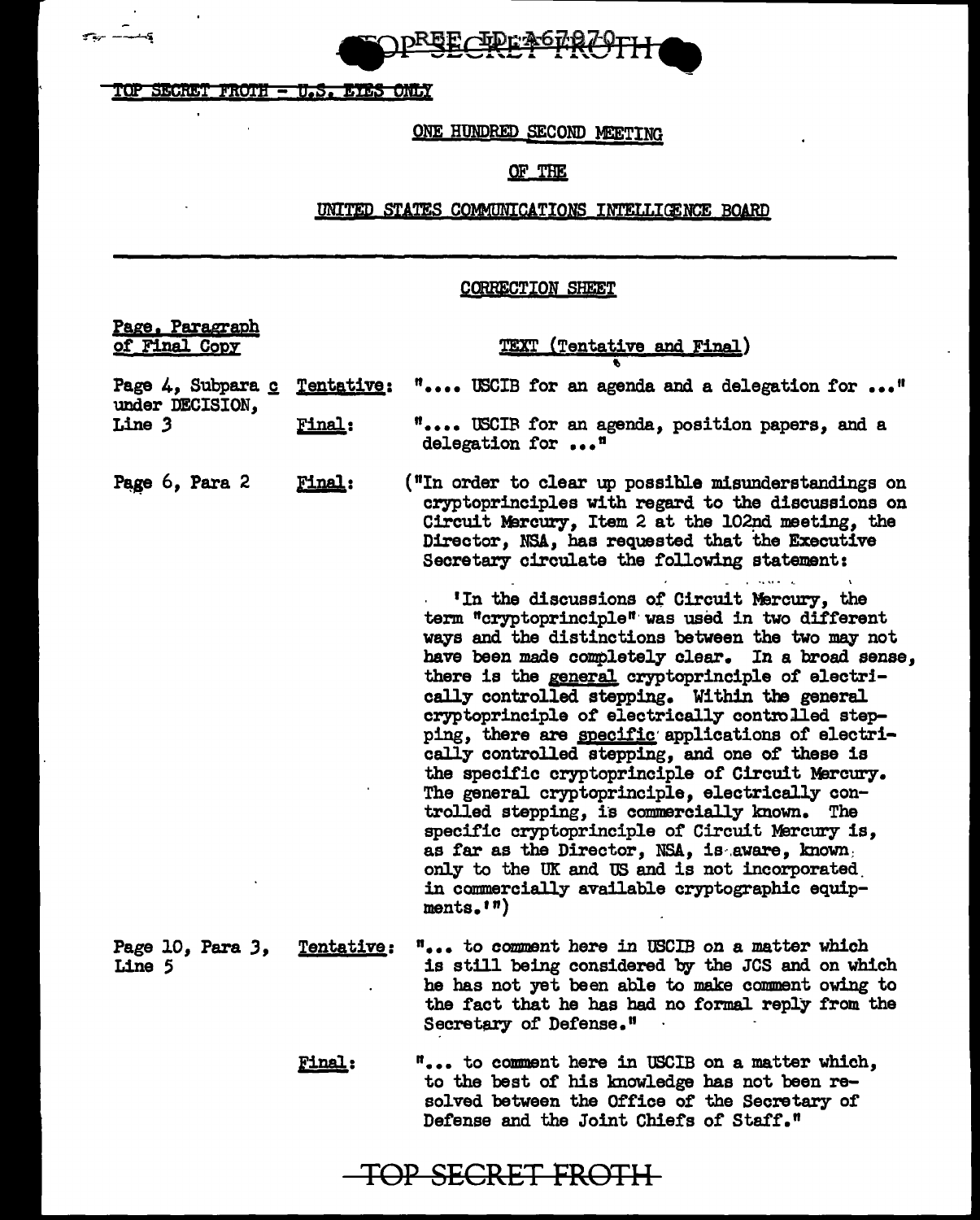**OP SEGRET** 

Page, Paragraph of Final Copx

ی جا یا

TEXT (Tentative and Final)

Page 10, Para *5*  Tentative: "GENERAL ERSKINE stated that the plan envisaged by .the JCS for the Joint Analysis Group would not permit it to exist as an operating body under the JCS but only as an evaluation group owing to the fact that this is contrary to Reorganization Plan No. 6 which takes the JCS out of the operating field."

> Final: "GENERAL ERSXINE stated that the JCS recommendation had the weakness of being contrary to the intent of Reorganization Plan No. 6 in that it would place the JEAG under the JCS. The JEAG presumably would be a sizeable operating establishment, conducting analysis, etc., yet Reorganization Plan No. 6 takes the JCS out of the operating field."

- Page 11, Para 5 Tentative: "GENERAL ERSKINE expressed the view that the matter would get out of hand if something were not done soon and added that there are research and development problems to be considered also.<sup>"</sup>
	- Final: "GENERAL ERSKINE pointed out that positive action to provide national policy direction for ELINT should be undertaken together by the interested agencies if the whole ELINT matter is not to get out of hand. He added that research and development problems are involved also."
- Page 12, Para 1 Tentative: "GENERAL ERSKINE stated that it is not his intention to propose anything which would result in interference with the Service or the CIA's efforts in this field. He added, however, that the stake of the Central Intelligence Agency and of the Research and Development people has to be recognized. He said that he felt the Assistant Secretary of Defense for Research and Development would be looking into this matter very soon and wants an airtight organization."
	- Final: "GENERAL ERSKINE stated that it is not his intention to propose anything that would abridge either the Services' or CIA's activities in this field. He wanted to make clear, however, that the national stake in EI.INT must be recognized and given due weight. CIA and the Research and Development people have a vital interest in this aspect, and the Assistant Secretary of Defense (R&D) has expressed his strong view that the research and development interest has not been adequately met."

2 TOP SECRET FROTH